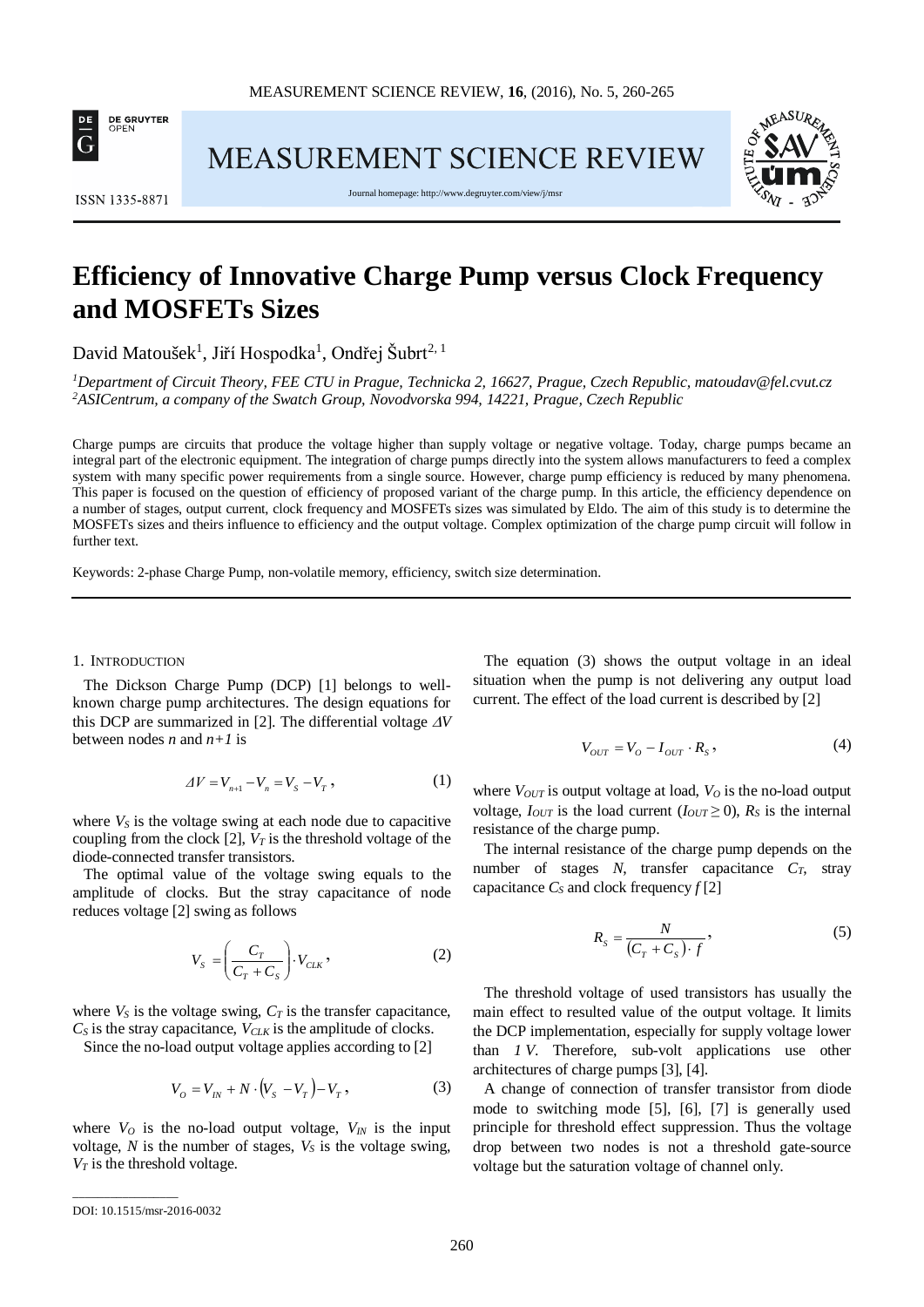#### 2. SUBJECT & METHODS

Proposed variant of the charge pump [8] uses the 2-phase clock. One cell as the basic building block of this charge pump is shown in Fig.1. The cell contains five transistors  $(M_1 \text{ to } M_5)$  and transferring capacitor  $(C_T)$ .

This cell is driven by overlapped clock signals according to Fig.2. Falling edges both clock signals start simultaneously.

In the first phase (CLK1 =  $V_{DD}$ , CLK2 =  $V_{DD}$ ), transistors  $M_1$ ,  $M_3$  and  $M_5$  are ON. Thus transferring capacitor  $C_T$  is biased to supply voltage  $V_{DD}$ .

In the second phase  $(CLK1 = GND, CLK2 = GND)$ , transistors  $M_2$  and  $M_4$  are ON. Thus transistor  $M_2$  holds bias transistor  $M_5$  in the disconnected state. Transistor  $M_4$ connects the transferring capacitor  $C_T$  between input (output of the previous cell) and output, now. Therefore, the input voltage is increased by a voltage of transferring capacitor from the biased phase.

In the last phase  $(CLK1 = GND, CLK2 = V_{DD}),$  all transistors are OFF.



Fig.1. One cell of the proposed charge pump [8].

Used clock signals have overlapped character as is shown in Fig.2. Symbols  $W_l$  and  $W_2$  mark width of pulses both clock signals. *PER* is the period of both clock signals. The optimal *W1*, *W2* values for the best ratio between the output voltage and resulted efficiency were estimated in the previous contribution [8] as  $W_1 = 24$  *ns* and  $W_2 = 10$  *ns* for *PER = 50 ns*.



Fig.2. Waveforms of 2-phase clocks.

## *A. Proposed design algorithm*

The design rules for initial basic parameters estimation of proposed charge pump may be summarized to undermentioned steps.

For illustration, we consider these charge pump specifications:

- power supply voltage  $V_{DD} = 0.7$  V, minimal steady-state output voltage  $V_{\text{OUT}} = 4 V$ ,
- output load capacitance  $C_L = 300 \text{ pF}$ , output current  $I_L = 4 \mu A$ ,
- maximal output voltage ramp-up time  $t_r = 150 \mu s$ .



Fig.3. Design-flow diagram.

*The number of stages:* Initial estimation of number of stages  $N$  is calculated as ratio of the output voltage  $V_{OUT}$  and the voltage gain of one stage  $V_E$  (ideally, this gain has the same value as supply voltage):

$$
N = \frac{V_{OUT}}{V_E} = \frac{4}{0.7} \approx 6\tag{6}
$$

*The initial clock frequency f<sub>CLK</sub>:* Initial clock frequency was assumed as  $f_{CLK} = 20 MHz$ .

*The initial size of transferring capacitor*  $C_T$ *:* Value of transfer capacitance  $C_T$  may be calculated from known load capacitance  $C_L$ , number of stages  $N$ , ramp-up time  $t_r$  and clock frequency  $f_{CLK}$  [2]:

$$
C_r = C_L \frac{N}{t_r \cdot f_{CLK}} = 300 \cdot 10^{-12} \frac{6}{150 \cdot 10^{-6} \cdot 20 \cdot 10^6} = 0.6 \text{ pF} \tag{7}
$$

*The W/L of used transistors:* The MOSFETs M<sub>3</sub> to M<sub>5</sub> and MD used for transfer charge should have conductance at least ten times higher than conductance matched to the output current [2], thus their initial size must be estimated from I-V characteristics [8]. The MOSFETs  $M_1$  to  $M_2$  may cause losses of charge, but these MOSFETs are used for driving transistor  $M_5$  only. Therefore, these transistors may be relatively narrow [8].

Parameters of used transistors are summarized in Table 1.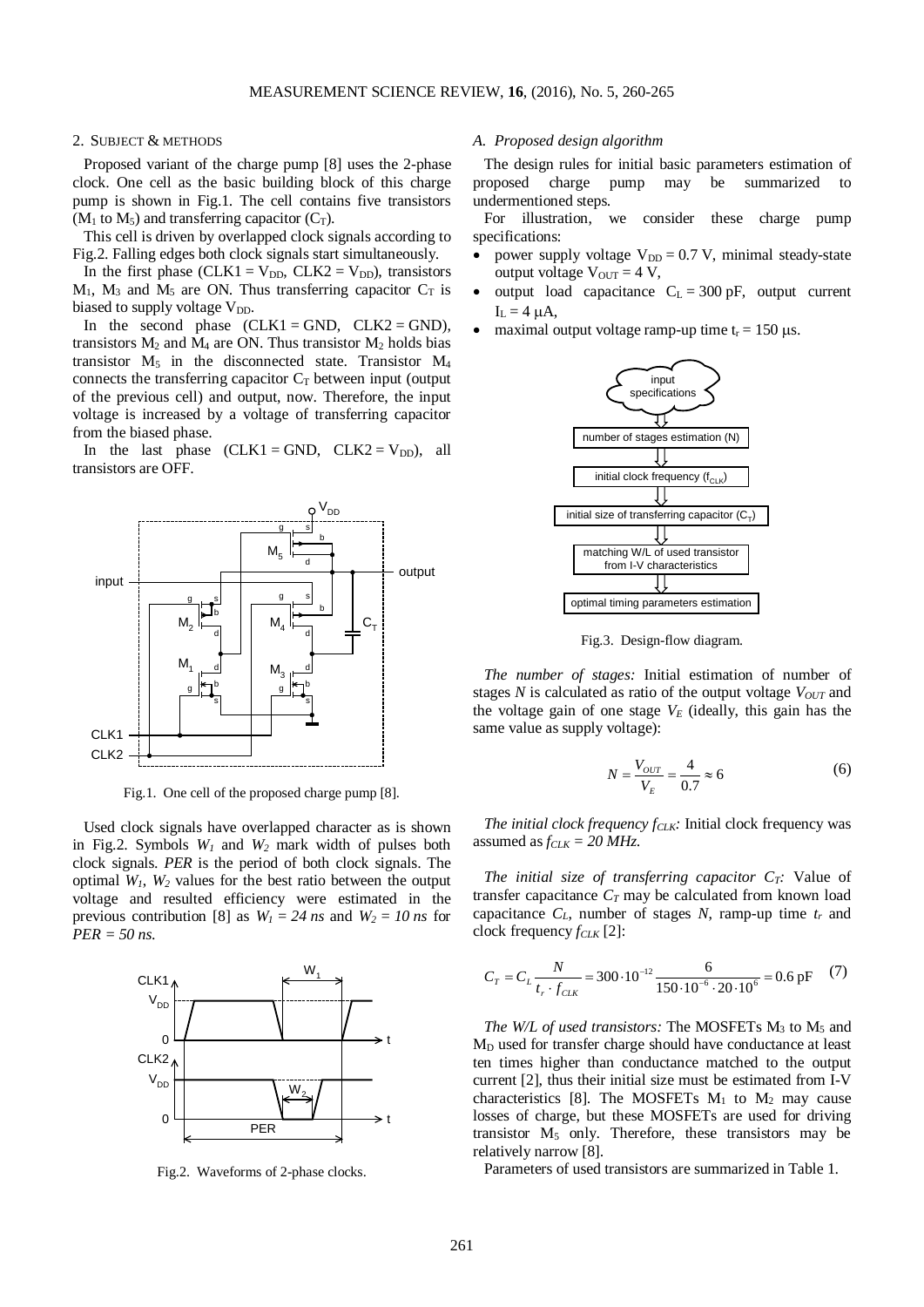Transferring capacitor  $C_T$  is realized as transistor  $M_{CT}$ , its capacity was calculated by derivation of I-V characteristics. MBUFA and MBUFB are transistors from clock buffers. Models nmos\_hvt and pmos\_hvt correspond to "high voltage" transistors with a relatively high value of  $V_T$ . Model nmos\_na18v corresponds to the native transistor for 1.8 V technology.

| <b>Transistor</b> | $W(\mu m)$ | $L(\mu m)$ | model      |
|-------------------|------------|------------|------------|
| $M_1$             | 0.2        | 0.1        | nmos_hvt   |
| M <sub>2</sub>    | 1          | 0.1        | pmos hvt   |
| $M_3$             | 0.5        | 0.1        | nmos_hvt   |
| $\rm M_4$         | 2.5        | 0.1        | pmos_hvt   |
| $M_5$             | 2.5        | 0.1        | pmos_hvt   |
| $M_{CT}$          | 30         | 10         | nmos hvt   |
| $M_D$             | 20         | 0.8        | nmos na18v |
| $M_{\rm BUFA}$    | 5          | 0.1        | nmos hvt   |
| $M_{\rm{BUEB}}$   | 12.5       | 0.1        | pmos_hvt   |

Table 1. Parameters of transistors.

The estimated area of the chip for the realization of proposed charge pump is listed in Table 2. where *N* is the number of stages, *ASTAGES* is the area for the realization of stages, *ABUFDET* is the area for realization clock buffers and output detector, *ATOTAL* is the area for realization proposed charge pump with required number of stages. The technological node corresponds to 100 nm.

Table 2. Estimated area for the realization of the charge pump.

| N | ASTAGES $(\mu m^2)$ | ABUFDET $(\mu m^2)$ | $\text{A_{\text{TOTAL}}}(\mu \text{m}^2)$ |
|---|---------------------|---------------------|-------------------------------------------|
|   | 469                 | 30                  | 499                                       |
| 2 | 998                 | 30                  | 1028                                      |
| 3 | 1497                | 30                  | 1527                                      |
|   | 1996                | 30                  | 2026                                      |
| 5 | 2495                | 30                  | 2525                                      |
| 6 | 2994                | 30                  | 3024                                      |

Note, that area for realization clock buffers and output detector *ABUFDET* has a constant value over a number of stages *N*. Namely, individual stages of the charge pump use common clock buffers.

*The optimal timing parameters:* The optimal timing parameters for clock frequency  $f_{CLK} = 20 MHz$  were estimated in previous contribution [8] as  $W_1 = 24$  *ns* and  $W_2 = 10$  *ns* for  $PER = 50$  *ns*. For other values of frequency, the timing parameters must be proportionally changed according to Table 3.

| f <sub>CLK</sub> (MHz) | $PER$ (ns) | $W_1$ (ns) | $W_2$ (ns) |
|------------------------|------------|------------|------------|
| 10                     | 100        | 48         | 20         |
| 13.3                   | 75         | 36         | 15         |
| 20                     | 50         | 24         | 10         |
| 27                     | 37         | 17.8       | 7.4        |
| 40                     | 25         | 12         |            |

Table 3. Timing parameters for various value of clock frequency.

|                       |  | B. Study of clock frequency influence to efficiency and |  |  |
|-----------------------|--|---------------------------------------------------------|--|--|
| <i>output voltage</i> |  |                                                         |  |  |

The aim of this part of simulations is to determine the influence of clock frequency to efficiency primarily and output voltage secondarily.

Schematic diagram of simulated circuit is shown in Fig.4. This instance is 6-stage charge pump  $(N=6)$ . A number of stages (i.e. cells) are changed for other instances only. Clock signals are buffered by strong buffers (inverters). Diode detector based on transistor  $M<sub>D</sub>$  is connected to the last stage. Resistor RL and capacitor CL model resistive and capacitive parts of output load. Proposed charge pump was powered from  $V_{DD} = 0.7 V$  and both clock signals had amplitude  $0.7$  *V*, too. Symbol  $I_s$  marks consumed current. The output voltage at the load is marked *V<sub>OUT</sub>*.

A number of stages N were varied from 1 to 6, clock frequency was set to values 10, 13.3, 20, 27, 40 MHz. Complex analyse for a number of stages varied from 1 to 6 was performed. But in this text, the results for variant  $N = 6$ was chosen. Symbol I<sub>L</sub> marks resistive part of output current.



Fig.4. Simplified schematic diagram of the simulated charge pump for N=6.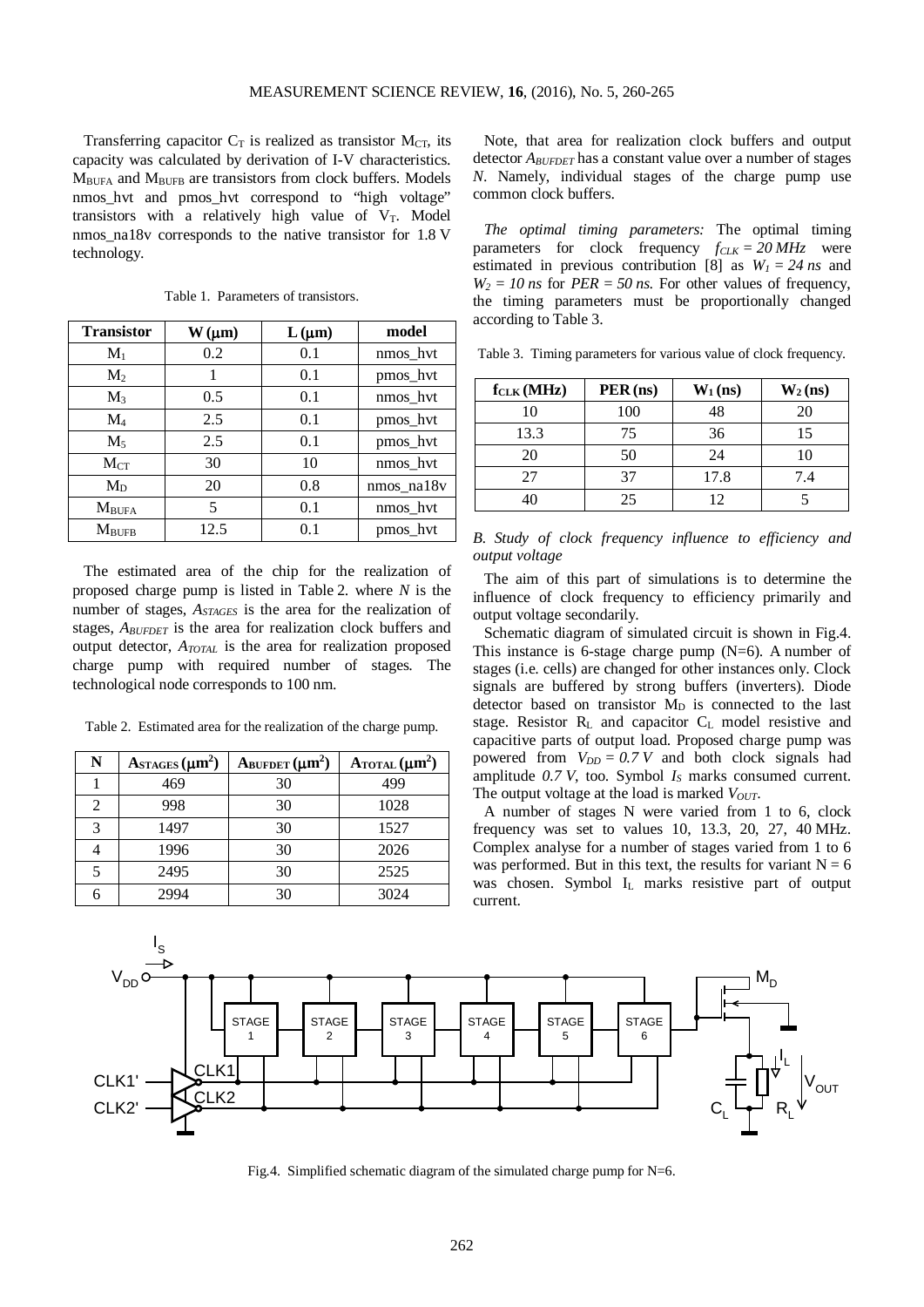Fig.5. shows that efficiency increases with increasing value of load current and decreasing value of clock frequency. Increasing the clock frequency leads to increasing power consumption, thus efficiency decreases with increasing clock frequency. While the power consumption for given clock frequency is relatively near a constant value and does not vary with output current. Therefore, efficiency increases with increasing load current.



Fig.5. Efficiency as a function of  $I_L$  for N=6.

Fig.6. shows the output voltage variation with resistive part of output current  $I_L$  and clock frequency. Increasing the clock frequency will increase the amount of charge transferred over a given time interval, thus output voltage has a higher value. The presence of a fixed capacitive load leads to increasing no-load output voltage with increasing clock frequency.



Fig.6. Output voltage as a function of  $I_L$  for N=6.

Total efficiency was calculated as ratio of the output power *P<sub>OUT</sub>* in steady-state (8) and the total consummated power from power supply  $P_{IN}(9)$  according to (10)

$$
P_{OUT} = V_{OUT} \cdot I_{OUT} = \frac{V_{OUT}^2}{R_L},
$$
\n(8)

$$
P_{IN} = V_{DD} \cdot I_s \,,\tag{9}
$$

$$
\zeta = \frac{P_{IN}}{P_{OUT}} \cdot 100\% = \frac{V_{OUT}^2}{V_{DD} \cdot I_S \cdot R_L} \cdot 100\% \,,\tag{10}
$$

where *V<sub>OUT</sub>* is the output voltage in steady-state, *V<sub>DD</sub>* is the power voltage, *I<sub>S</sub>* is the average value of current consumed from power supply including a current of clock buffers, *RL* is the output load.

Efficiency is varied about 10 % (from 38.47 % at frequency 10 MHz to 28.64 % at frequency 40 MHz) for the nominal value of the output current  $I_L = 4 \mu A$ . For the same conditions, the output voltage varies from 3.741 V to 4.051 V.

Simulation results are very similar for another number of stages of the charge pump. The situation is summarized in Table 4.

Table 4. Efficiency and output voltage for a various number of stages at output current 4 µA.

| N                           | $\zeta(\% )$   | $V_{OUT}(V)$   |
|-----------------------------|----------------|----------------|
|                             | 69.53 to 59.33 | 1.275 to 1.290 |
| $\mathcal{D}_{\mathcal{L}}$ | 64.63 to 43.26 | 1.919 to 1.950 |
| 3                           | 60.06 to 47.07 | 2.540 to 2.590 |
|                             | 53.75 to 42.02 | 3.130 to 3.120 |
| 5                           | 47.79 to 37.30 | 3.638 to 3.762 |
|                             | 37.47 to 28.64 | 3.671 to 4.051 |

Values of efficiency are relatively low because proposed charge pump works at relatively low value of the power supply voltage ( $V_{DD} = 0.7$  V).

## *C. MOSFET size influence to efficiency and output voltage*

The aim of this part of simulations is to determine the influence of MOSFETs size to the efficiency and output voltage. Thus sizes of all transistors were swept in the second part of simulations. Only one parameter was changed, sizes of other transistors (according to Table 1.) were left unchanged. Output load was set to constant value  $R<sub>L</sub> = 1 M<sub>Omega</sub>$ . These simulations were performed for 6-stage charge pump only at clock frequency 20 MHz.

Next, the seven options of simulations were performed to determine the influence of transistor dimensions.

*Option 1:* width of transistors  $M_4$  and  $M_5$  was swept from  $0.5 \mu m$  to  $50 \mu m$ . The size of these transistors has strong influence to both observed quantities (see Fig.7.) because these transistors have the main effect to transfer of charge in the first phase (biasing of  $C_T$ ) and the second phase (transferring charge of  $C_T$  to output).



Fig.7. Option 1: Efficiency and output voltage as functions of *W4,5*.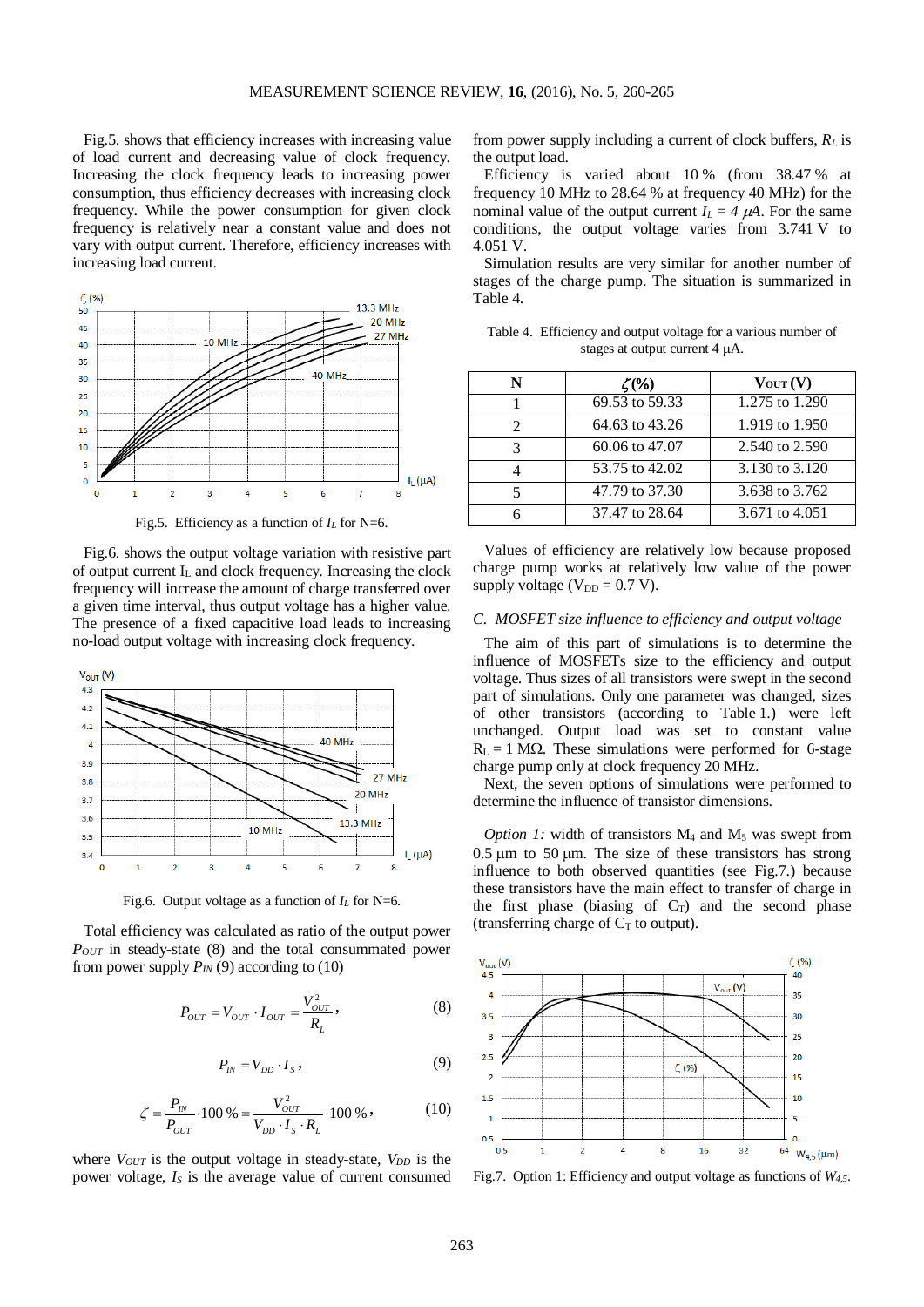*Option* 2: width of detector  $M_D$  was swept from 0.5  $\mu$ m to 50  $\mu$ m. The size of the transistor M<sub>D</sub> has the primarily influence to the efficiency (see Fig.8.) because this transistor determines the ratio of energy that is transmitted to load to the energy that is consumed from the power supply.



Fig.8. Option 2: Efficiency and output voltage as functions of *WD*.

*Option* 3: width of transistor  $M_3$  was swept from 0.2  $\mu$ m to 10  $\mu$ m. The size of the transistor  $M_3$  has the primarily influence to the output voltage (see Fig.9.), because this transistor has significant effect to transfer of charge in the first phase (biasing of  $C_T$ ).

*Option 4, 5:* widths of transistors  $M_1$  and  $M_2$  were swept from  $0.2 \mu m$  to  $10 \mu m$  or from  $0.2 \mu m$  to  $20 \mu m$  respectively. Increasing widths of these transistors lead to an increase of discharging process effect of the transfer capacitor  $C_T$ . Hence, transistors  $M_1$  and  $M_2$  must be narrowed, see Fig.10.



Fig.9. Option 3: Efficiency and output voltage as functions of *W3*.



Fig.10. Option 4, 5: Efficiency and output voltage as functions of *W1,2*.

*Option* 6: width of transistor  $M_{CT}$  was swept from 6  $\mu$ m to 60  $\mu$ m. The optimal size of the transistor M<sub>CT</sub> is a compromise between efficiency and output voltage (see Fig.11.). Influence of variation in the capacity of transfer capacitor  $C_T$  has a strong effect on the internal resistance of the charge pump (thus this capacity has a strong effect on the output voltage). The optimal value of  $C_T$  capacity for maximizing efficiency is a more complex question. The main role plays value of  $C_S$  capacity for low values of  $C_T$  and increased power supply for high values of  $C_T$ .



Fig.11. Option 6: Efficiency and output voltage as functions of *WCT*.

*Option* 7: width of transistor  $M_{BUFA}$  was swept from 1  $\mu$ m to 20  $\mu$ m and simultaneously M<sub>BUFB</sub> was swept from 5  $\mu$ m to 100 μm. Maximal value of efficiency  $\zeta = 33.67\%$  for  $V_{OUT} = 4.006$  *V* occurs for  $W_{BUFA} = 1 \mu m$  and  $W_{BUFB} = 5 \mu m$ . This variant isn't plotted because differences of values of efficiency and output voltage were relatively small. These transistors must be narrowed because increased conductance of wide transistor leads to increase switching current of these buffers.

## 3. RESULTS

Results from the simulations imply possibility for optimization efficiency of proposed charge pump. Values of efficiency and output voltage are  $\zeta = 33.43\%$  and  $V_{OUT} = 4.008$  *V* for original sizes of MOSFETs according to Table 1. and load  $R<sub>L</sub> = 1 M<sub>Omega</sub>$ .

#### 4. DISCUSSION

Study of efficiency and the output voltage versus clock frequency and MOSFETs sizing for proposed charge pump was performed. Parameters of MOSFETs and clock scheme were chosen according to a previous study [8]. Analyse was performed by Eldo simulator version 2010.2b. The Eldo is an SPICE-like simulator from Mentor Graphics Corporation.

The first part of simulations demonstrates that the efficiency increases with increasing load current and decreasing clock frequency. However, the dependency of the output voltage has opposite character, because the output voltage increases with decreasing load current and increasing clock frequency.